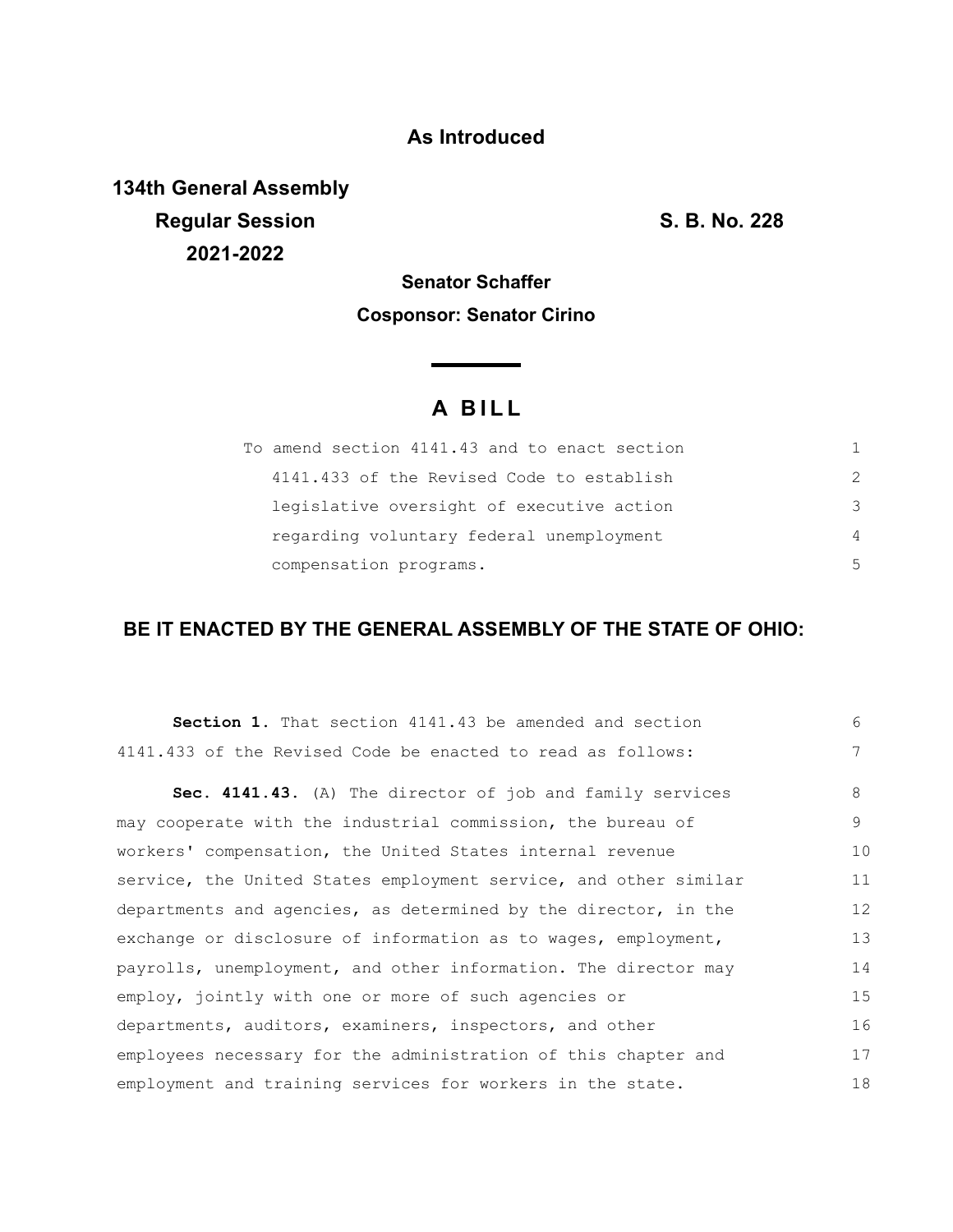#### **S. B. No. 228** Page 2 **As Introduced**

(B) The director may make the state's record relating to the administration of this chapter available to the railroad retirement board and may furnish the board at the board's expense such copies thereof as the board deems necessary for its purposes. 19 20 21 22 23

(C) The director may afford reasonable cooperation with every agency of the United States charged with the administration of any unemployment compensation law. 24 25 26

(D) The director may enter into arrangements with the appropriate agencies of other states or of the United States or Canada whereby individuals performing services in this and other states for a single employer under circumstances not specifically provided for in division (B) of section 4141.01 of the Revised Code or in similar provisions in the unemployment compensation laws of such other states shall be deemed to be engaged in employment performed entirely within this state or within one of such other states or within Canada, and whereby potential rights to benefits accumulated under the unemployment compensation laws of several states or under such a law of the United States, or both, or of Canada may constitute the basis for the payment of benefits through a single appropriate agency under terms that the director finds will be fair and reasonable as to all affected interests and will not result in any substantial loss to the unemployment compensation fund. 27 28 29 30 31 32 33 34 35 36 37 38 39 40 41 42

(E) The director may enter into agreements with the appropriate agencies of other states or of the United States or Canada:

(1) Whereby services or wages upon the basis of which an individual may become entitled to benefits under the unemployment compensation law of another state or of the United 46 47 48

43 44 45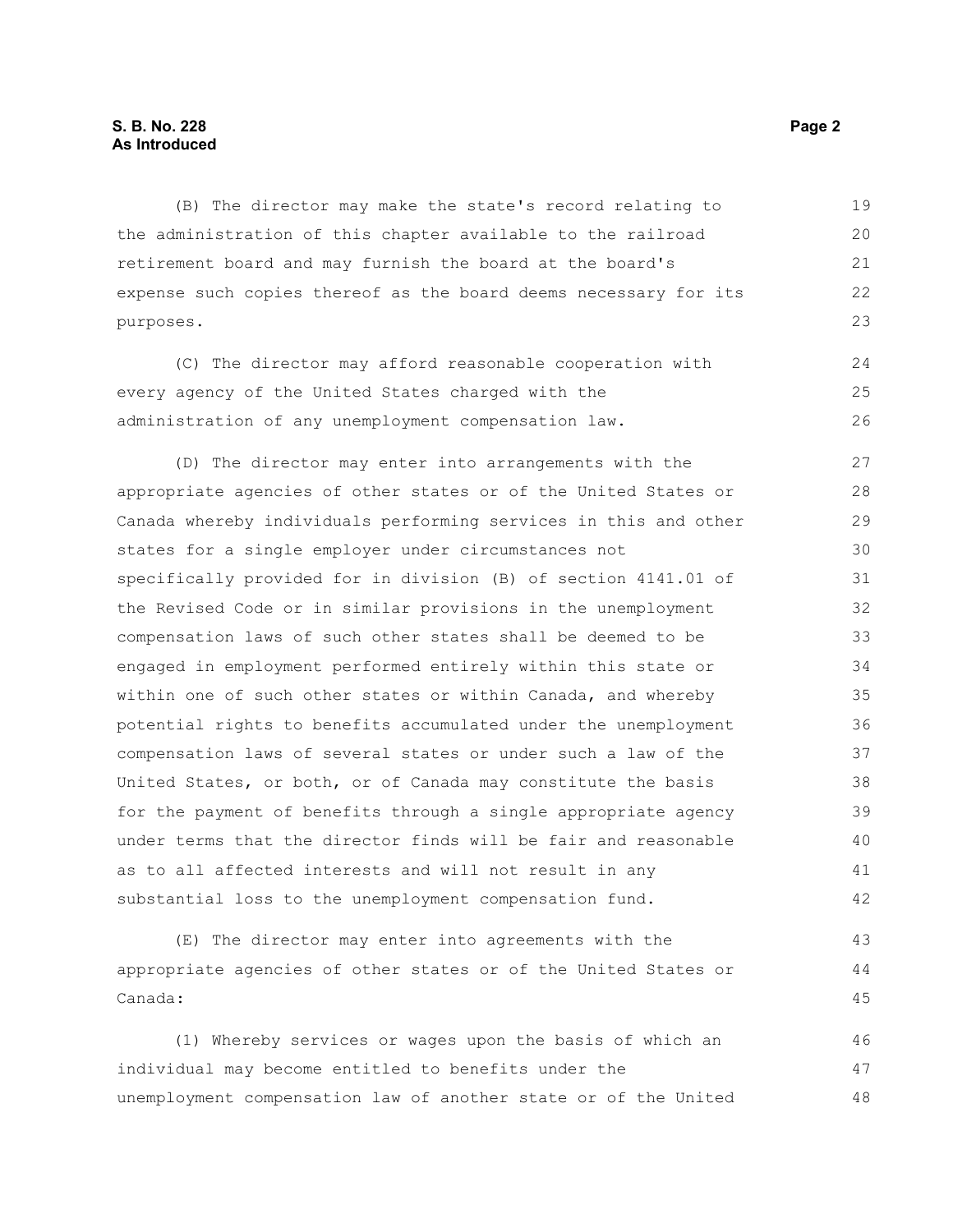States or Canada shall be deemed to be employment or wages for employment by employers for the purposes of qualifying claimants for benefits under this chapter, and the director may estimate the number of weeks of employment represented by the wages reported to the director for such claimants by such other agency, provided such other state agency or agency of the United States or Canada has agreed to reimburse the unemployment compensation fund for such portion of benefits paid under this chapter upon the basis of such services or wages as the director finds will be fair and reasonable as to all affected interests; 49 50 51 52 53 54 55 56 57 58

(2) Whereby the director will reimburse other state or federal or Canadian agencies charged with the administration of unemployment compensation laws with such reasonable portion of benefits, paid under the law of such other states or of the United States or of Canada upon the basis of employment or wages for employment by employers, as the director finds will be fair and reasonable as to all affected interests. Reimbursements so payable shall be deemed to be benefits for the purpose of section 4141.09 and division (A) of section 4141.30 of the Revised Code. However, no reimbursement so payable shall be charged against any employer's account for the purposes of section 4141.24 of the Revised Code if the employer's account, under the same or similar circumstances, with respect to benefits charged under the provisions of this chapter, other than this section, would not be charged or, if the claimant at the time the claimant files the combined wage claim cannot establish benefit rights under this chapter. This noncharging shall not be applicable to a nonprofit organization that has elected to make payments in lieu of contributions under section 4141.241 of the Revised Code, except as provided in division (D) (2) of section 4141.24 of the Revised Code. The director may 59 60 61 62 63 64 65 66 67 68 69 70 71 72 73 74 75 76 77 78 79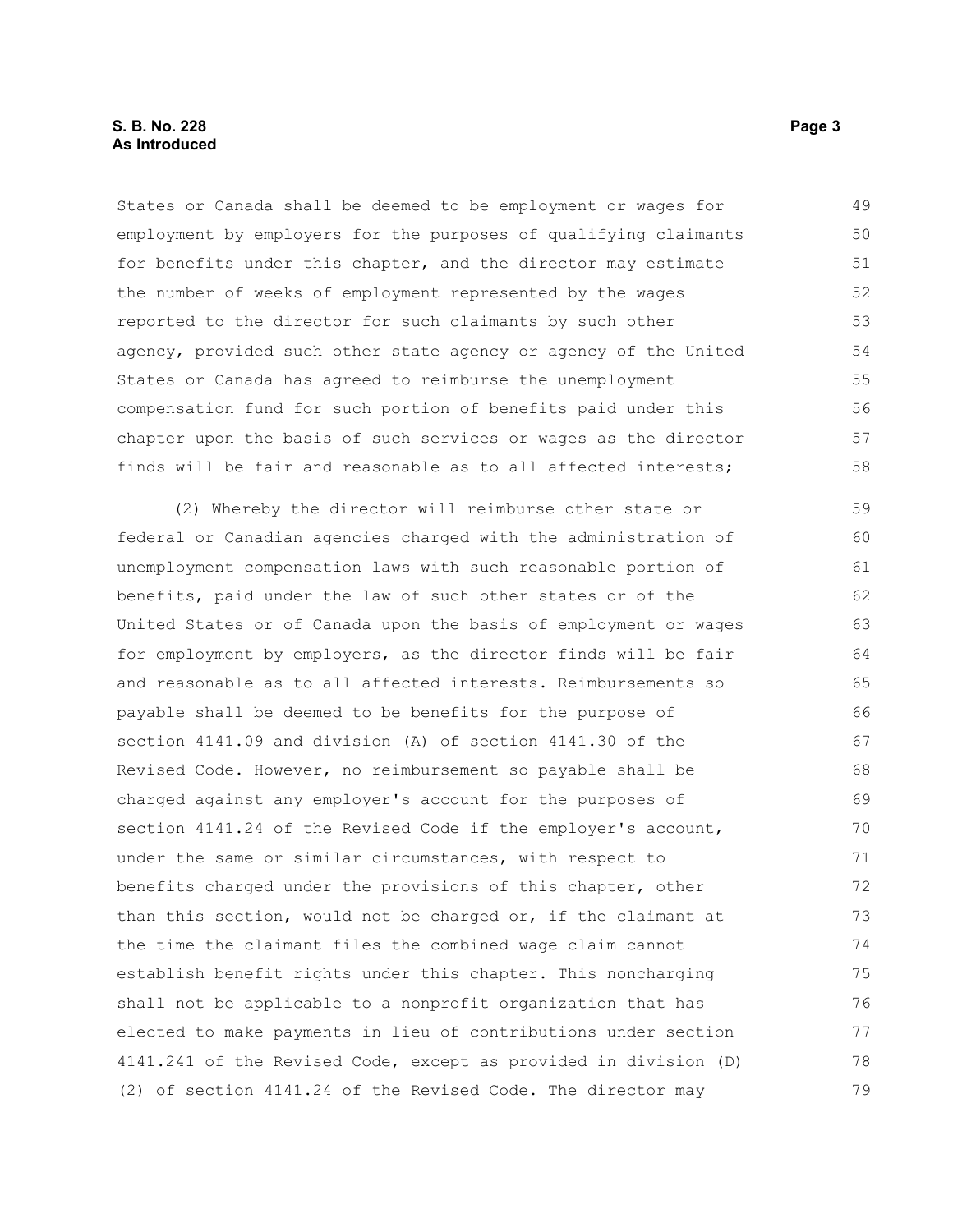make to other state or federal or Canadian agencies and receive from such other state or federal or Canadian agencies reimbursements from or to the unemployment compensation fund, in accordance with arrangements pursuant to this section. (3) Notwithstanding division (B)(2)(f) of section 4141.01 of the Revised Code, the director may enter into agreements with other states whereby services performed for a crew leader, as defined in division (BB) of section 4141.01 of the Revised Code, may be covered in the state in which the crew leader either: (a) Has the crew leader's place of business or from which the crew leader's business is operated or controlled; (b) Resides if the crew leader has no place of business in any state. (F) The director may apply for an advance to the unemployment compensation fund and do all things necessary or required to obtain such advance and arrange for the repayment of such advance in accordance with Title XII of the "Social Security Act" as amended. (G) The director may enter into reciprocal agreements or arrangements with the appropriate agencies of other states in regard to services on vessels engaged in interstate or foreign 80 81 82 83 84 85 86 87 88 89 90 91 92 93 94 95 96 97 98 99 100

commerce whereby such services for a single employer, wherever performed, shall be deemed performed within this state or within such other states. 101 102 103

(H) The director shall participate in any arrangements for the payment of compensation on the basis of combining an individual's wages and employment, covered under this chapter, with the individual's wages and employment covered under the unemployment compensation laws of other states which are 104 105 106 107 108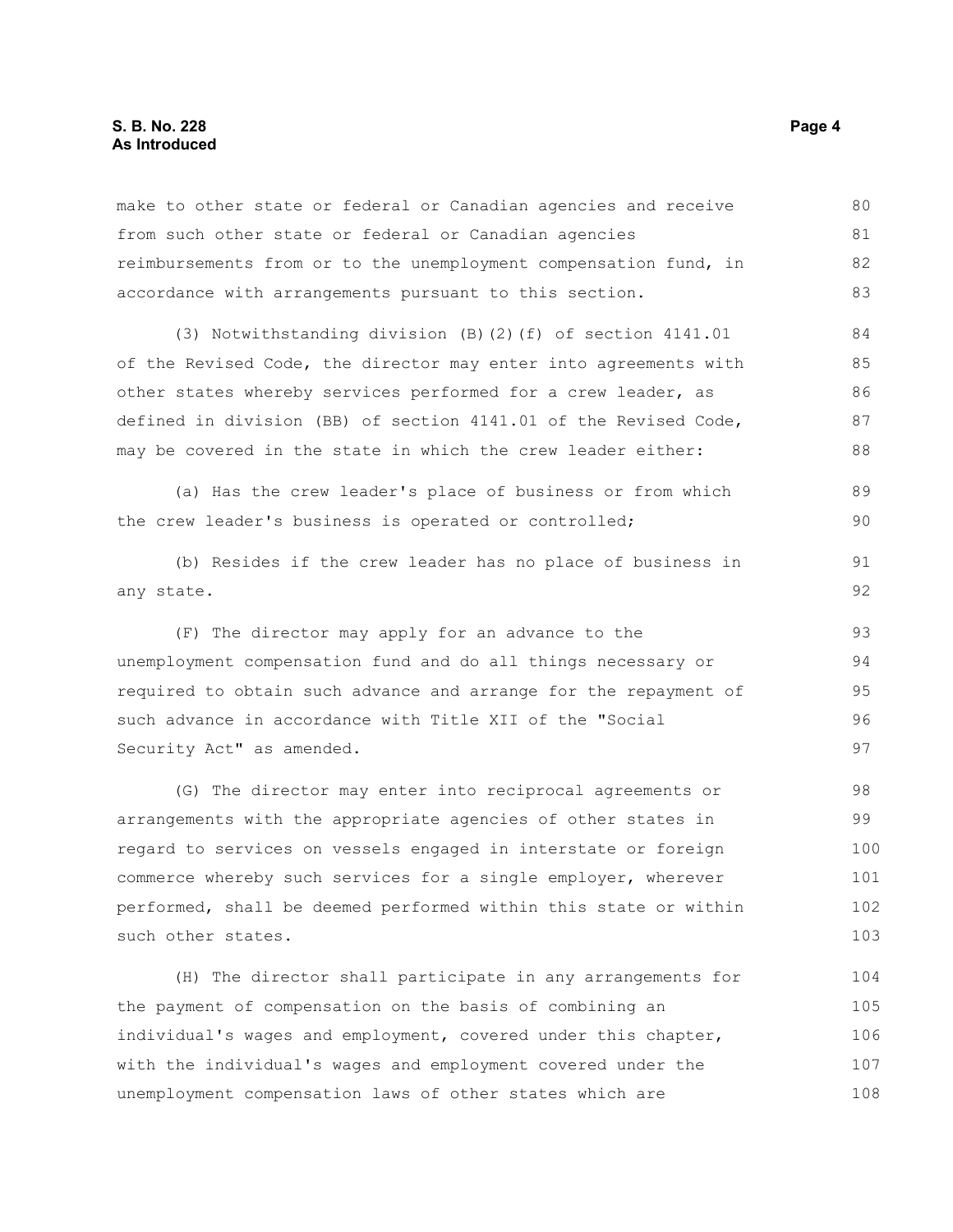approved by the United States secretary of labor in consultation with the state unemployment compensation agencies as reasonably calculated to assure the prompt and full payment of compensation in such situations and which include provisions for: 109 110 111 112

(1) Applying the base period of a single state law to a claim involving the combining of an individual's wages and employment covered under two or more state unemployment compensation laws, and 113 114 115 116

(2) Avoiding the duplicate use of wages and employment by reason of such combining. 117

(I) The Subject to section 4141.433 of the Revised Code, the director shall cooperate with the United States department of labor to the fullest extent consistent with this chapter, and shall take such action, through the adoption of appropriate rules, regulations, and administrative methods and standards, as may be necessary to secure to this state and its citizens all advantages available under the provisions of the "Social Security Act" that relate to unemployment compensation, the "Federal Unemployment Tax Act," (1970) 84 Stat. 713, 26 U.S.C.A. 3301 to 3311, the "Wagner-Peyser Act," (1933) 48 Stat. 113, 29 U.S.C.A. 49, the "Federal-State Extended Unemployment Compensation Act of 1970," 84 Stat. 596, 26 U.S.C.A. 3306, and the "Workforce Innovation and Opportunity Act," 29 U.S.C.A. 3101 et seq. 119 120 121 122 123 124 125 126 127 128 129 130 131 132

(J) The director may disclose wage information furnished to or maintained by the director under Chapter 4141. of the Revised Code to a consumer reporting agency as defined by the "Fair Credit Reporting Act," 84 Stat. 1128, 15 U.S.C.A. 1681a, as amended, for the purpose of verifying an individual's income under a written agreement that requires all of the following: 133 134 135 136 137 138

118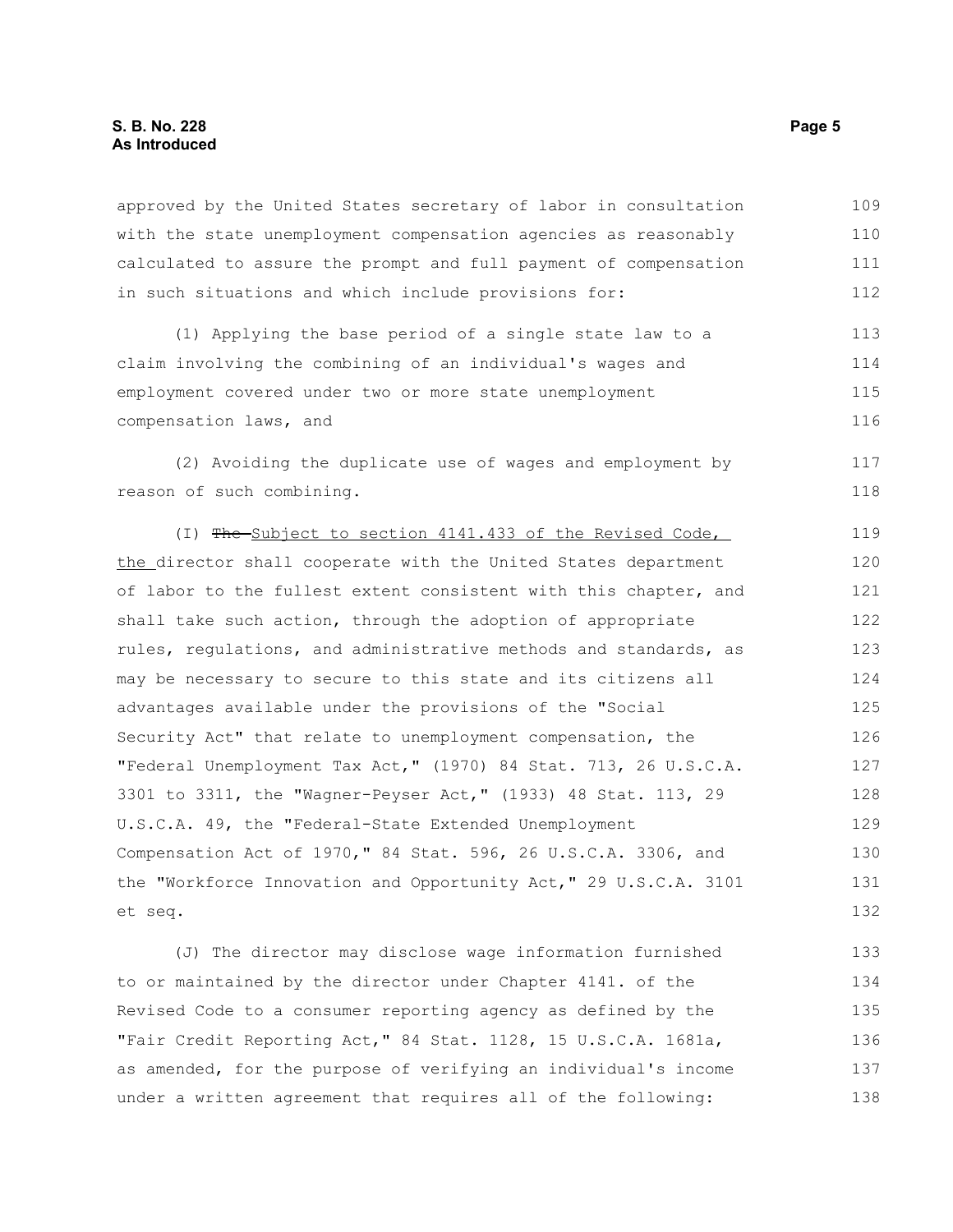#### **S. B. No. 228 Page 6 As Introduced**

| (2) A written statement confirming that the consumer            | 141 |
|-----------------------------------------------------------------|-----|
| reporting agency and any other entity to which the information  | 142 |
| is disclosed or released will safequard the information from    | 143 |
| illegal or unauthorized disclosure;                             |     |
| (3) A written statement confirming that the consumer            | 145 |
| reporting agency will pay to the bureau all costs associated    |     |
| with the disclosure.                                            | 147 |
| The director shall prescribe a manner and format in which       | 148 |
| this information may be provided.                               | 149 |
| (K) The director shall adopt rules defining the                 | 150 |
| requirements of the release of individual income verification   | 151 |
| information specified in division (J) of this section, which    | 152 |
| shall include all terms and conditions necessary to meet the    | 153 |
| requirements of federal law as interpreted by the United States | 154 |
| department of labor or considered necessary by the director for | 155 |
| the proper administration of this division.                     | 156 |
| (L) The director shall disclose information furnished to        | 157 |
| or maintained by the director under this chapter upon request   | 158 |
| and on a reimbursable basis as required by section 303 of the   | 159 |
| "Social Security Act," 42 U.S.C.A. 503, and section 3304 of the | 160 |
| "Internal Revenue Code," 26 U.S.C.A. 3304.                      | 161 |
| Sec. 4141.433. (A) Notwithstanding any provision of this        | 162 |
| chapter to the contrary, and except as provided in division (B) | 163 |
| of this section, neither the governor nor the director of job   | 164 |
| and family services shall enter into an agreement or issue a    | 165 |
| special or standing order to implement a voluntary program      | 166 |

(1) A written statement of informed consent from the

individual whose information is to be disclosed;

created on or after the effective date of this section under any 167

139 140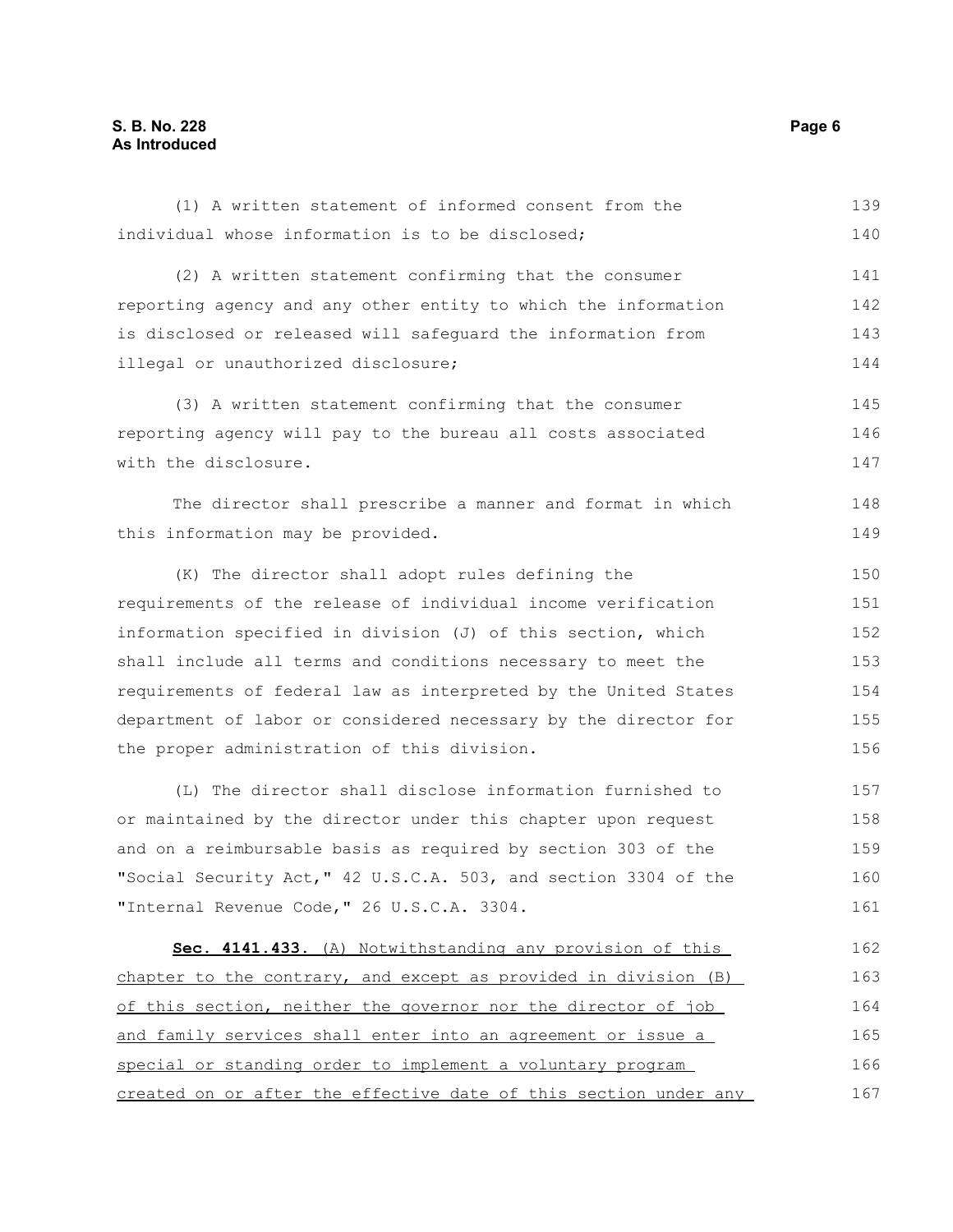| federal law providing for compensation, assistance, or           | 168 |
|------------------------------------------------------------------|-----|
| allowances with respect to unemployment if the program does any  |     |
| of the following:                                                | 170 |
| (1) Subjects employers to requirements that are in               | 171 |
| addition to the requirements with which employers must comply    | 172 |
| under this chapter;                                              | 173 |
| (2) Increases the weekly benefit amount to which an              | 174 |
| individual is entitled under this chapter;                       | 175 |
| (3) Increases or decreases the duration for which benefits       | 176 |
| are payable to individuals under this chapter;                   |     |
| (4) Provides to any individual benefits that are in              | 178 |
| addition to the benefits available to individuals under this     | 179 |
| chapter;                                                         | 180 |
| (5) Requires the director to create new administrative           | 181 |
| processes or systems that are in addition to processes or        |     |
| systems created pursuant to this chapter.                        | 183 |
| (B) If the governor or the director wishes to enter into         | 184 |
| an agreement or issue a special or standing order to implement a | 185 |
| program described in division (A) of this section, the governor  | 186 |
| or director shall submit a request to the speaker of the house   | 187 |
| of representatives and to the president of the senate. The       | 188 |
| general assembly, by adopting a concurrent resolution, may allow | 189 |
| the governor or director to enter into an agreement or issue a   | 190 |
| special or standing order to implement a program described in    | 191 |
| that division.                                                   | 192 |
| (C) If the governor or the director enters into any              | 193 |
| agreement or issues a special or standing order to implement a   | 194 |
| program described in division (A) of this section, the general   | 195 |
| assembly may rescind that agreement or special or standing       | 196 |